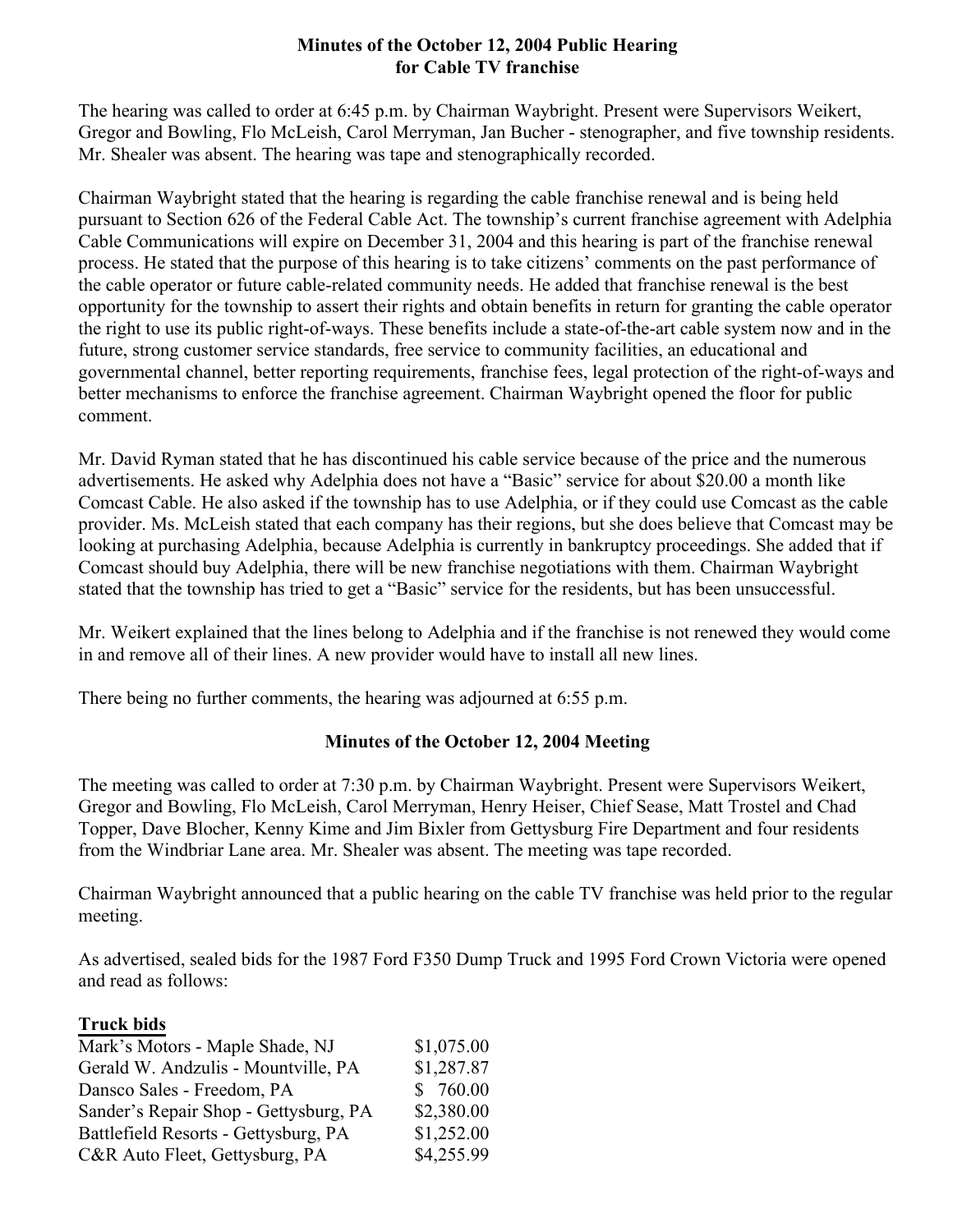| Car bids                             |          |
|--------------------------------------|----------|
| Bay Ridge Motors - Staten Island, NY | \$679.00 |
| Sanders Repair Shop - Gettysburg, PA | \$450.00 |
| C&R Auto Fleet - Gettysburg, PA      | \$675.00 |

**Mr. Gregor made a motion to accept the bid from C&R Auto Fleet, in the amount of \$4,255.99, for the 1987 Ford F350 Dump Truck and the bid from Bay Ridge Motors, in the amount of \$679.00, for the 1995 Ford Crown Victoria. The motion was seconded by Mr. Bowling and carried.**

## **Mr. Gregor made a motion, seconded by Mr. Weikert and carried to approve the Minutes of the September 28 meeting. Mr. Bowling abstained.**

Chief Sease presented a written and oral report of police activities for the month of September including 173 arrests, 148 complaints and 19 incidents. He also introduced part-time Patrolman Matt Trostel and Patrolman Chad Topper to the Board.

Mr. Dave Blocher, Gettysburg Fire Department, stated that he came to the meeting tonight to let the Supervisors know about the different things that GFD is doing. He passed out a new map that they created to help get quicker response times that includes hydrant locations, pressures and water supply sources. He added that 50% of their volunteers are professionally certified and they meet or exceed the same criteria as paid firefighters. He stated that they are currently running a 27-year-old ladder truck, 27 and 24-year-old engines, 20-year-old hose wagon and 6- year-old quint. He stated that they brought a new rescue vehicle with them tonight that was bought to replace two pieces of equipment. He reported that the GFD ran 563 calls in 2003 with 21.5 % of the calls being in Cumberland Township. He stated that it looks like the numbers will be going up in 2004, especially with new developments going in. He asked the Board to consider additional contributions for capital funding to be used for their equipment. Mr. Blocher thanked the Supervisors for the township's police protection and participation. Chairman Waybright thanked Mr. Blocher and the others for coming and stated that the Supervisors will take their request under consideration during their budget process.

Mr. Kim Patrono reported that he and Mr. Heiser have found only three locations along Herr's Ridge Road that have right-of-ways greater than 33 feet. He stated that the Municipal Authority has agreed to condemn property, if necessary. He added that Mr. Sharrah advised him that the township wanted Herr's Ridge Road to be a feeder road and that has been started with Camelot Square and Cannon Ridge with 30 feet right-ofways. He asked the Board if they would be agreeable to "taking" the property to get 30 feet the whole length of the road. Mr. Heiser stated that this is a complicated issue because there is a ton of development coming and the township needs to do this right. He added that there are different ways the township can go, and suggested that the Supervisors meet with him in his office to discuss the legal issues. Mr. Patrono stated that the booster station is in Gannett Fleming's hands and approval is coming shortly. Mr. Heiser stated that he does not believe that GMA has condemnation authority here, but the township certainly does. He added that he would also like the township's engineer at the meeting. The meeting was scheduled for Monday, October 18, 2004 at 5:00 p.m., provided that Mr. Knoebel is available.

Chairman Waybright reported that the township has received a request from Franklin Township to participate in a Shared Municipal Services Grant for a 2005 John Deere 6320 Tractor with a Tiger Rotary Boom and Tiger Side Rotary. There is no cost to the township and the township can occasionally use the tractor. **Mr. Bowling made a motion to adopt Resolution 04-08 for the inter-municipal, cooperative project to share a 2005 John Deere tractor with Franklin Township, seconded by Mr. Weikert and carried.** 

**A Conditional Use Hearing for Scott Milhimes, 1155 Chambersburg Road, was scheduled for November 9, 2004 at 7:00 p.m. by motion of Mr. Gregor, seconded by Mr. Weikert and carried.** Mr. Milhimes wishes to operate an auto repair garage on his property. His property is zoned MX and "motor vehicle sales, service or repair shops" are permitted as a conditional use.